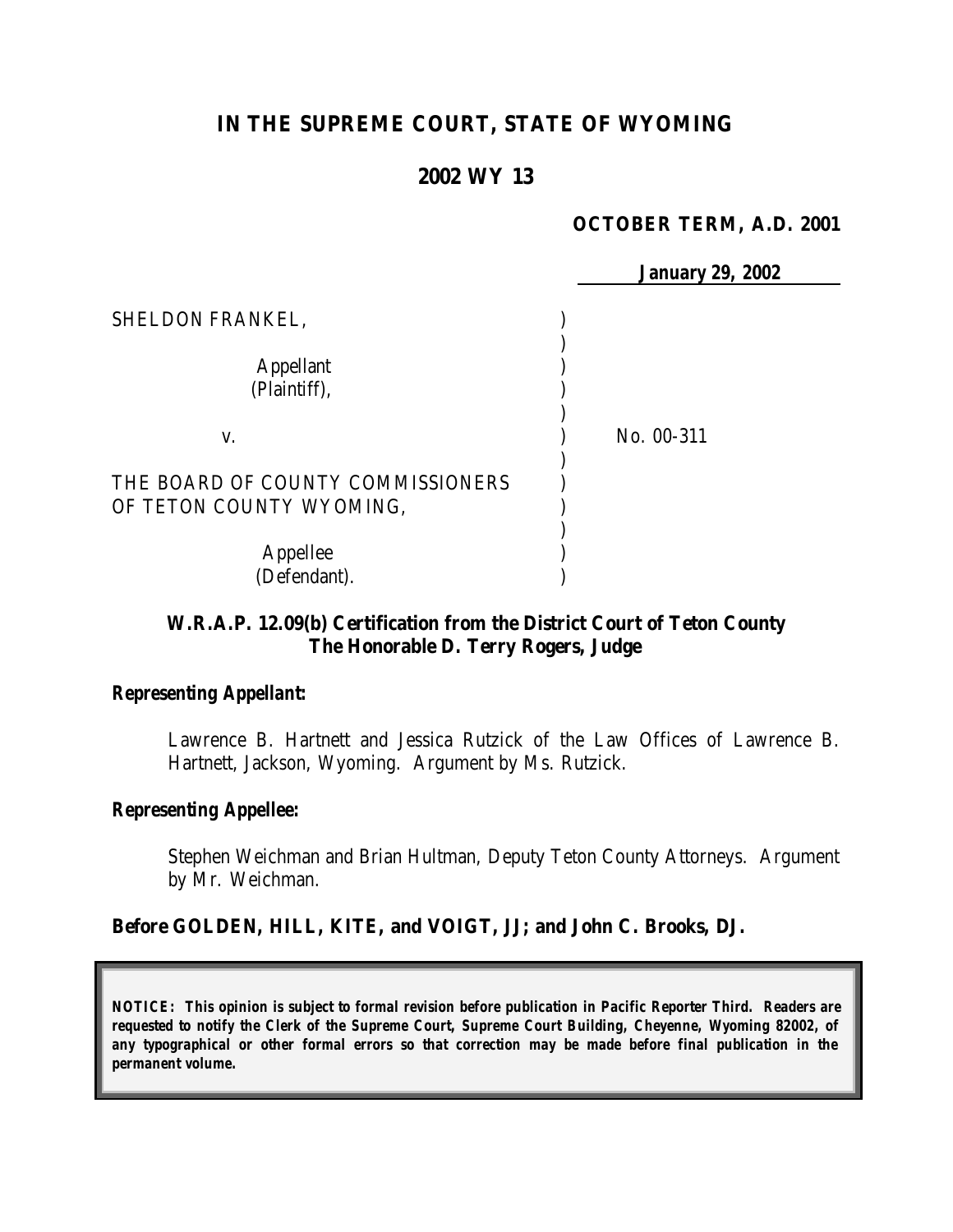### **HILL, Justice.**

[¶1] Appellant, Sheldon Frankel (Frankel), asks that we review a decision of the Appellee, Board of County Commissioners of Teton County (Board), which denied his application for a grading and erosion control permit. Frankel contends that, in denying his application, the Board erred in considering regulations pertaining to land development, rather than just those pertaining to a grading and erosion control permit. The Board considered its skylining regulations, apparently because the grading and erosion control permit was an application to build a driveway to a proposed home site. The skylining regulations limit construction along a ridgeline that is visible from certain roadways in Teton County, *i.e.*, the home may not be built into the skyline. The Board determined that there was an "alternative site" on Frankel's property where a home could be built without invading the skyline.

[¶2] Frankel contends there is not substantial evidence to support that finding. Frankel also contends that the Board inappropriately relied upon opinion testimony from interested parties and factors unrelated to the decision at hand, and that these errors render the Board's decision arbitrary and capricious, as well as a violation of his rights to due process of law. Frankel asserts that the Board has made exceptions to the skylining regulations in other cases and that he is the victim of unequal or disparate treatment. Continuing, Frankel contends the skylining regulation is void for vagueness, and that the Board violated his due process rights by not affording the full protections required under his right to have a contested case hearing. Frankel filed a petition for review in the district court in accordance with W.R.A.P. 12.03, and the district court certified the matter to this Court under W.R.A.P. 12.09(b).

[¶3] We agree that the Board failed to follow required procedures in resolving this matter and, therefore, we will reverse.

### **ISSUES**

[¶4] Frankel supplies this statement of the issues:

1. In making its decision to deny [Frankel's] application for a grading and erosion control permit, the [Board] considered regulatory guidelines pertaining to land development regulations, but ignored the regulatory guidelines which pertain to grading and erosion control. Does the application of inappropriate regulatory guidelines render the [Board's] decision arbitrary and capricious and therefore violative of [Frankel's] due process rights?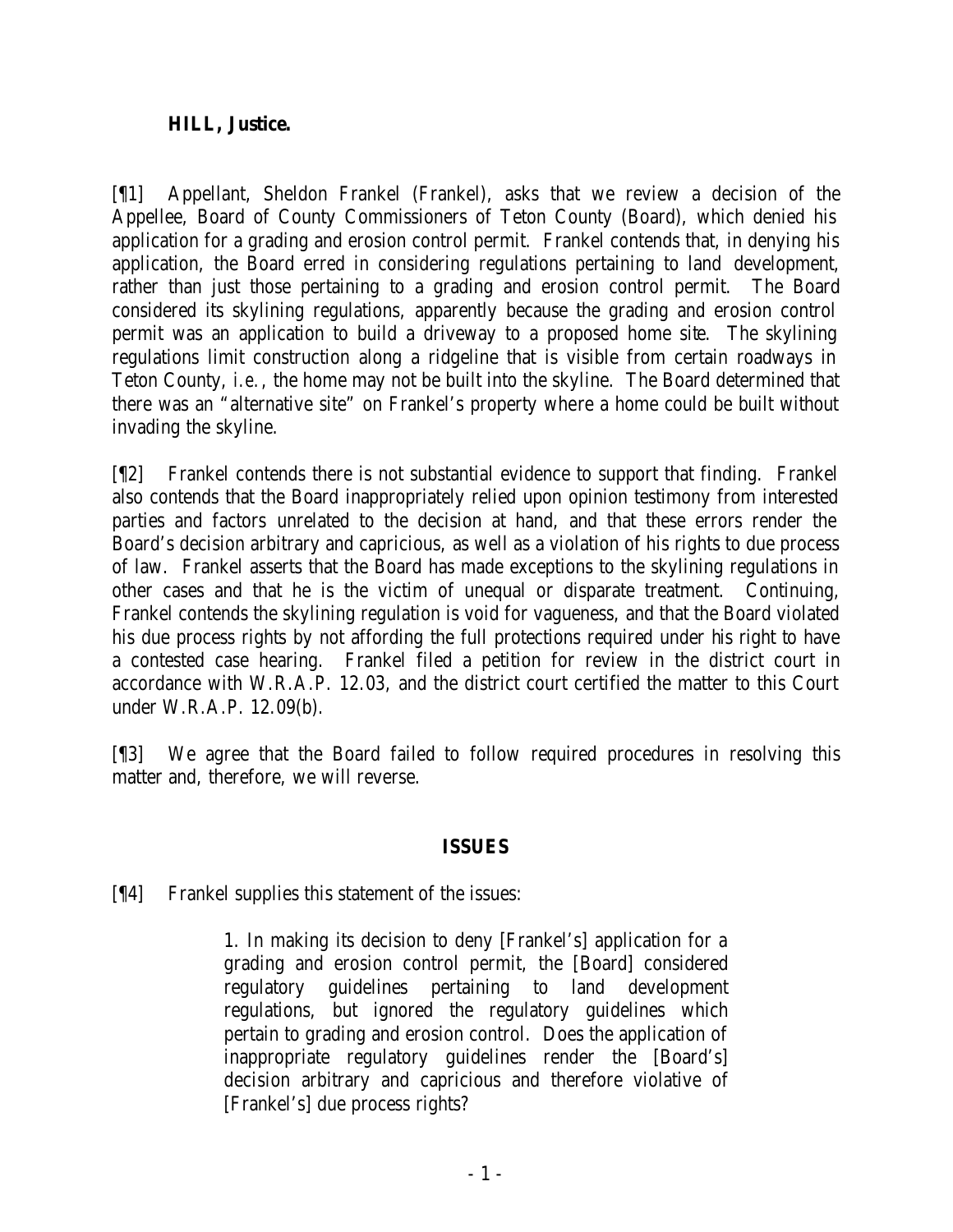2. The skylining regulation upon which the [Board] relied in denying [Frankel's] application for a grading and erosion control permit on Lot 55 prohibits construction along a ridgeline if an "alternative site" exists on the property. There is no evidence in the record or applicable regulations defining "alternative site" or indicating whether an alternative site exists on Lot 55. Does the [Board's] failure to create a record supporting the conclusion that an "alternative site" exists on Lot 55 which is unsupported by substantial evidence render the final decision arbitrary and capricious and therefore violative of [Frankel's] due process rights?

3. In making its decision to deny [Frankel's] application for a grading and erosion control permit, the [Board] inappropriately relied upon opinion testimony of interested parties and factors unrelated to the guidelines set forth in the Teton County Land Development Regulations. Does this render the [Board's] decision to deny [Frankel's] application for a grading and erosion control permit arbitrary and capricious and therefore violative of [Frankel's] due process rights?

4. The [Board] has permitted construction of skylining residences to property owners similarly situated to [Frankel], including the property located directly adjacent to [Frankel's] property. Does the unequal treatment of similarly situated property owners render the [Board's] decision arbitrary and capricious and therefore violative of [Frankel's] due process rights?

5. Is the skylining regulation upon which the [Board] relied in denying [Frankel's] application for a grading and erosion control permit void for vagueness?

6. Did the [Board] violate [Frankel's] right to due process by failing to conduct a contested case hearing pursuant to the Wyoming Administrative Procedure Act?

The Board styles the issues in this manner:

A. The Board's decision was made in accordance with the Wyoming Administrative Procedure Act in each of the following ways: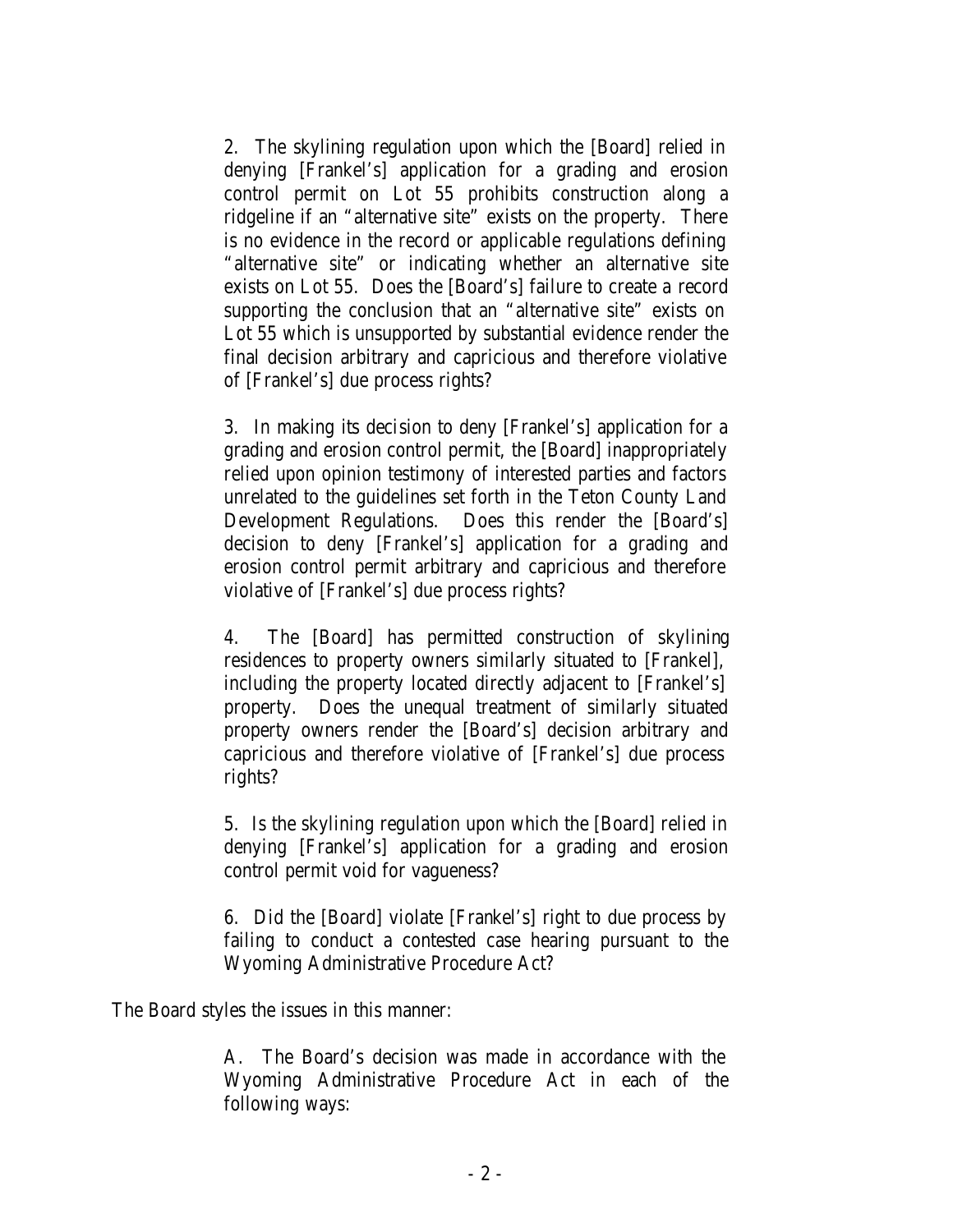1. Substantial evidence supports the Board's finding that [Frankel's] lot has an alternate site for a residence that would not penetrate the skyline.

2. The [Board] correctly applied skylining regulations to [Frankel's] application for a grading and erosion control permit; the other issues raised by [Frankel] are either premature or raised for the first time on appeal.

3. There is no reasonable basis to support the claim that the Board relied on inappropriate or inadmissible evidence.

4. The Board's application of skylining regulations to [Frankel's] application for a grading and erosion control permit was fair and reasonable since the very purpose of the permit was to provide access to a home that [Frankel] wanted to build on the ridgeline.

5. There is no basis in the record to support the claim that [the Board] has treated similarly situated property owners differently than its treatment of [Frankel] in violation of equal protection.

B. There was no denial of procedural rights afforded to [Frankel] by the Wyoming Administrative Procedure Act.

C. The skylining regulation is not void for vagueness.

### **FACTS**

[¶5] We will provide only a brief overview of the facts because our disposition does not rely on what little factual material is contained in the record available for judicial review. In October of 1999, Frankel purchased the property at issue in this case with the intent that he would build a 10,000 square foot home<sup>1</sup> on the ridge that ran through the lot. That location would have allowed Frankel to maximize the size of the home to be built, whereas other locations on the lot may have permitted only the construction of a home of considerably smaller size (only 6,000-8,000 square feet). Frankel had made informal inquiries of Teton County Planning personnel to determine if he could build a house on the

<sup>&</sup>lt;sup>1</sup> The covenants governing the subdivision limited home size to a maximum of 10,000 square feet.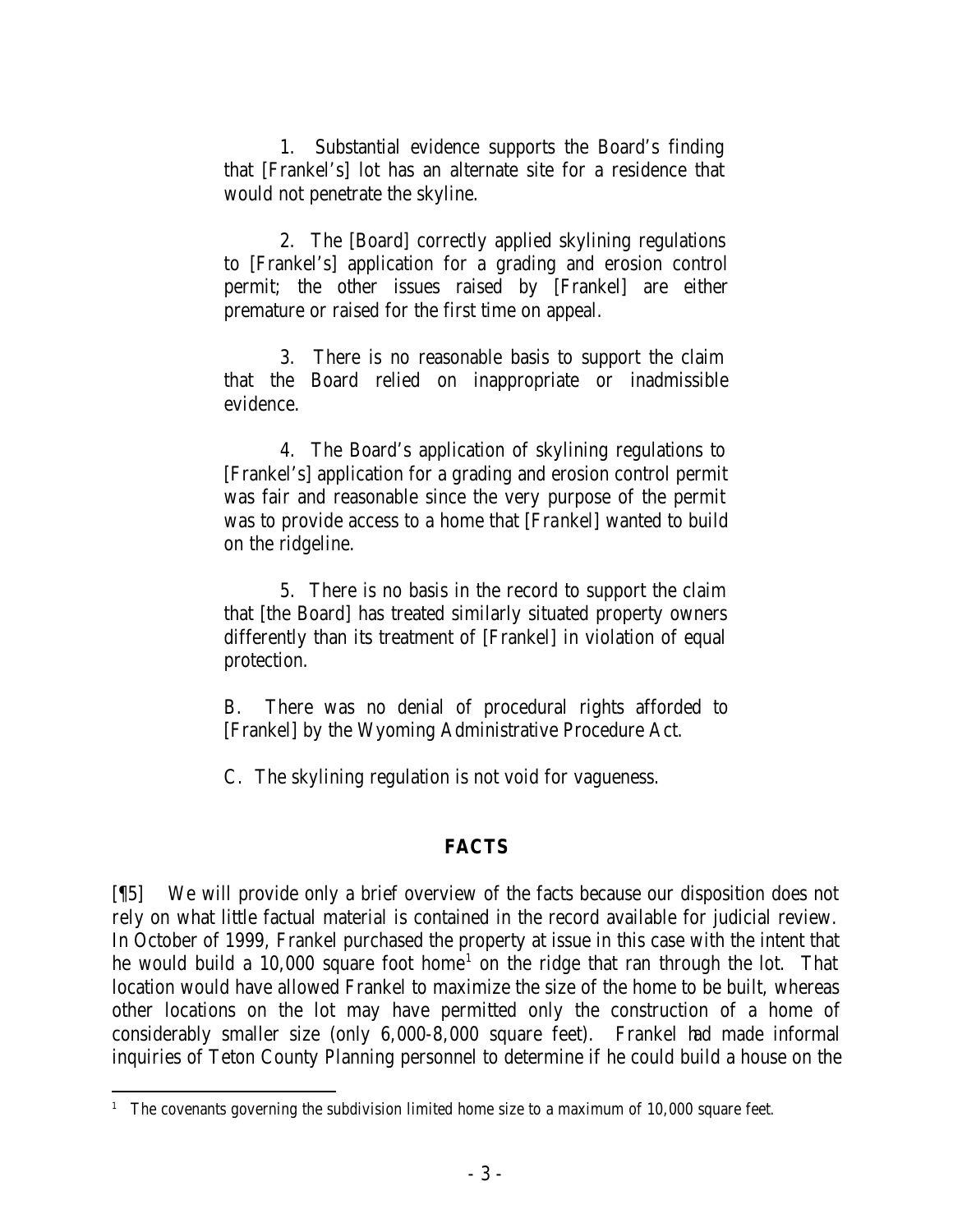ridgeline, and the preliminary inquiries led him to believe that he could build just such a home. Of perhaps greater importance, the location on the ridgeline provided spectacular views of the Tetons, including the Grand Teton. Other locations on the lot did not afford Frankel that same view. Of course, an important factor with respect to the view is that it was "a million dollar view," both figuratively and literally.

[¶6] In March 2000, Frankel submitted an application for a grading and erosion control permit to the Teton County Planning Department. The purpose of that permit would have been to allow Frankel to build a driveway beginning at the cul-de-sac at the lower elevation of the lot and ascending to the ridgeline of the lot. Based on the record extant, the purpose of the driveway obviously was to gain access to a home site where Frankel wanted to build a home on the ridgeline location. On March 24, 2000, the Teton County Planning Department denied Frankel's application for the permit, basing their denial on a matter seemingly unrelated to the matter of grading and erosion control, to-wit:

# SKYLINE DEVELOPMENT STANDARDS

. . . .

**A. Skyline penetration prohibited.** Development shall not penetrate the Skyline on buttes and hillsides, as viewed from any public road, except in the case of an existing lot where there is no other siting alternative that complies with the standards of these Land Development Regulations.

[¶7] Further regulations set out mitigation efforts required where skyline penetration is necessary. Frankel considered that the rejection of his application for a grading and erosion control permit on that basis to be improper because he had not submitted plans to build a home. On the other hand, some of the materials submitted by Frankel made it clear that the building of the driveway was the first step in his plans to build just such a home. Frankel appealed that decision to the Board and by order signed on August 15, 2000, the Board upheld the planning department's denial of his permit application.

# **STANDARD OF REVIEW**

[¶8] Our review is governed by Wyo. Stat. Ann. § 16-3-114(c) (LexisNexis 2001):

(c) To the extent necessary to make a decision and when presented, the reviewing court shall decide all relevant questions of law, interpret constitutional and statutory provisions, and determine the meaning or applicability of the terms of an agency action. In making the following determinations, the court shall review the whole record or those parts of it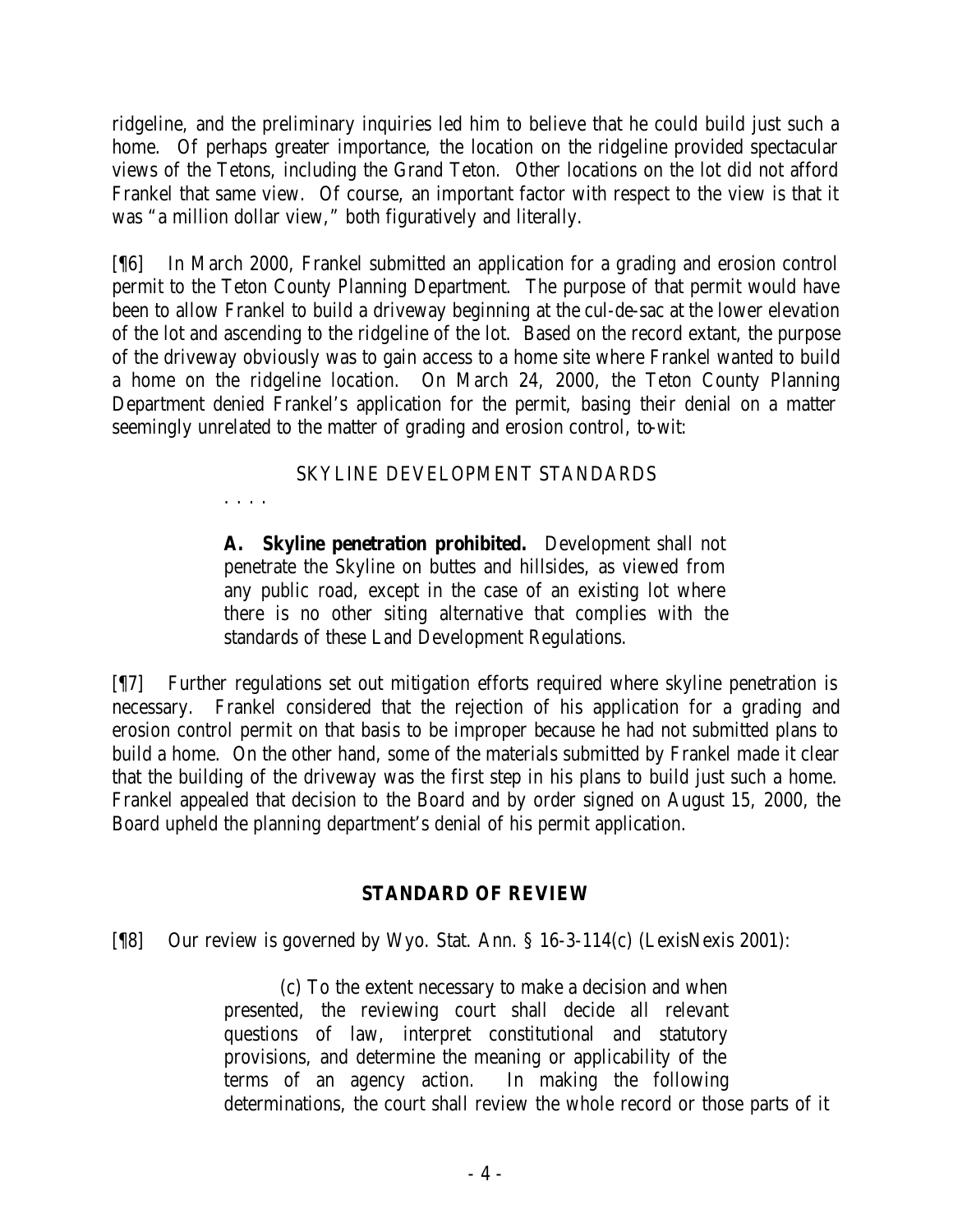cited by a party and due account shall be taken of the rule of prejudicial error. The reviewing court shall:

(i) Compel agency action unlawfully withheld or unreasonably delayed; and

(ii) Hold unlawful and set aside agency action, findings and conclusions found to be:

(A) Arbitrary, capricious, an abuse of discretion or otherwise not in accordance with law;

(B) Contrary to constitutional right, power, privilege or immunity;

(C) In excess of statutory jurisdiction, authority or limitations or lacking statutory right;

(D) Without observance of procedure required by law; or

(E) Unsupported by substantial evidence in a case reviewed on the record of an agency hearing provided by statute.

# **DISCUSSION**

[¶9] To the extent Frankel has challenged Teton County's skylining regulations as facially unconstitutional, that issue may not be raised before the Board. Should Frankel choose to further pursue that issue, it must be brought in the district court as a declaratory judgment action. *In re Conflicting Lease Applications for Wyoming Agr. Lease No. 1-* 7027, 972 P.2d 586 (Wyo. 1999).

[¶10] What we are able to glean from the record is that Frankel submitted an application for a grading and erosion control permit, and the application was denied because the Board determined that Frankel's proposed home would violate the skylining regulations, and he had an alternative building site on his lot. Frankel argued that the skylining regulations should not have been applied to his grading permit. Irrespective of the fact that Frankel himself sought approval of the ultimate building site through the submittal of the grading permit, the only logical conclusion that can be reached after a review of the Land Development Regulations is: It is appropriate and sensible to determine at the earliest stage possible whether a building site is acceptable before substantial time and effort are expended designing a residence in a particular location, so later that location will not be deemed unacceptable because the residence violates the skylining prohibition. The skylining regulation applies to all "development," and the grading permit is a "development permit" within the meaning of the regulations. On remand, the county commission must determine whether the requirements of the skylining regulation can be met if the residence intended to be accessed by the proposed driveway is constructed at the location proposed.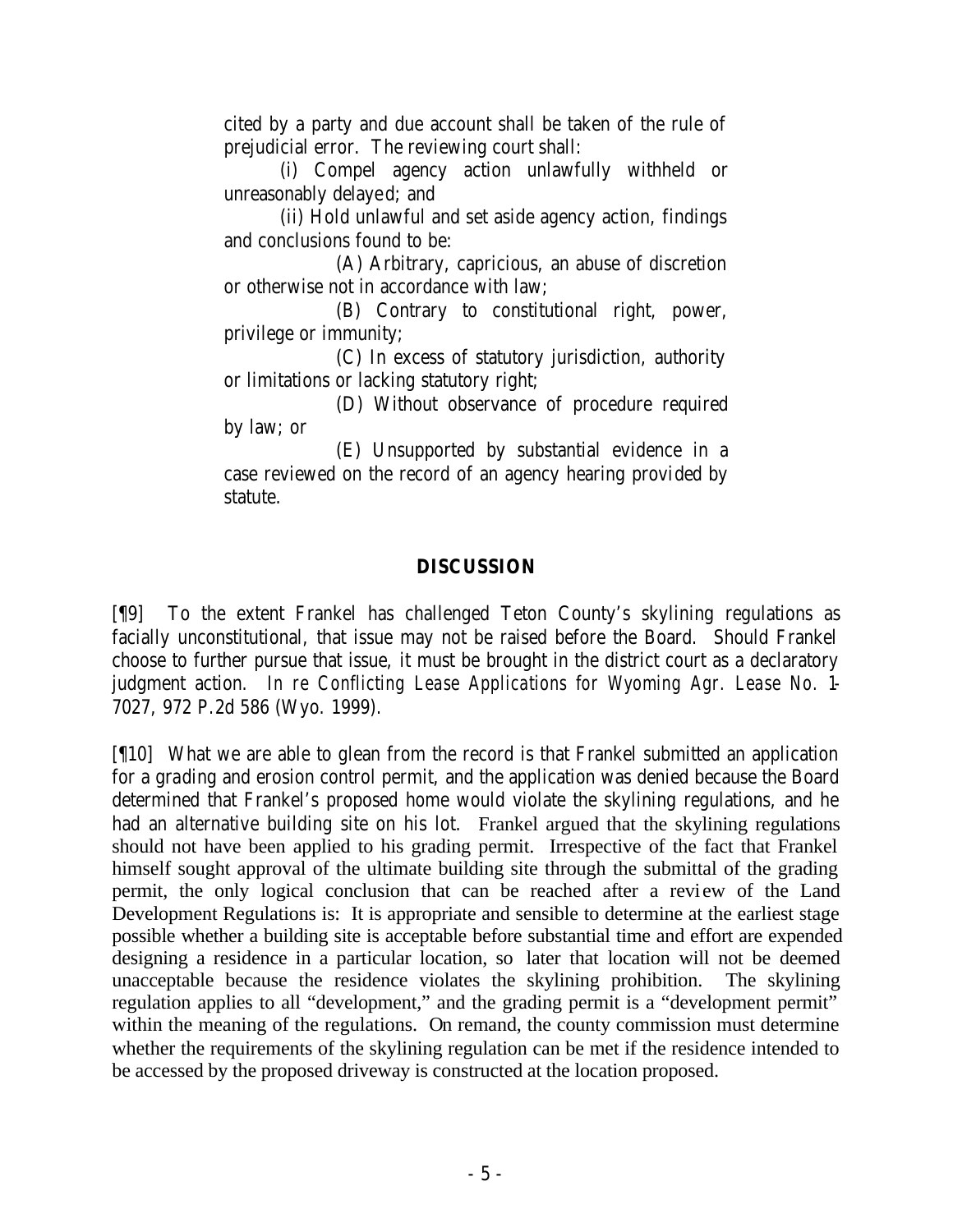[¶11] It also seems clear that Frankel acquiesced in the proceedings that the Board conducted and sought review only once the result was contrary to his hopes. Nonetheless, in conducting a contested case hearing, it is the Board which must conform its proceedings to the governing law. *See* Wyo. Stat. Ann. §§ 16-3-107 through -112 (LexisNexis 2001). All involved agreed that this matter constituted a contested case. Yet, the hearing was conducted as a legislative hearing without sworn testimony or examination and cross examination and even included consideration of random comments from the public. In addition, the record is incomplete and sketchy and even devoid of such essential facts as evidence of proper notice as required by statute, consideration and disposition of an alleged request for rehearing, and identification of some of the witnesses providing "testimony." The record contains only limited excerpts from the county's regulations. Apparently, § 5120 constitutes the county's rules of practice and procedure governing contested cases as required by Wyo. Stat. Ann. § 16-3-102(a) (LexisNexis 2001). The confusion inherent in this case likely stems from the failure of these regulations to clarify that participants in contested cases, such as the appeal of the planning director's denial of a development permit, are entitled to discovery, cross-examination, and other procedures appropriate to a trial-type hearing. Wyo. Stat. Ann. §§ 16-3-108 through -112 (LexisNexis 2001); *Scarlett v. Town Council, Town of Jackson, Teton County*, 463 P.2d 26 (Wyo. 1969). Failure to follow such procedures resulted in a record, which is so inadequate that this Court is unable to conduct any meaningful review. In matters as important as the approval or disapproval of the use of a person's property, it is critical that all parties know the procedures in advance and that those procedures insure a fair and careful consideration of all the evidence.

[¶12] Likewise deficient is the final order, which fails to contain a "concise and explicit statement of the underlying facts supporting the findings," as required by Wyo. Stat. Ann. § 16-3-110 (LexisNexis 2001). In fact, the final order contains only one finding of fact related to the matter in controversy, which states simply that the County Engineering Department "determined that other siting alternatives exist for the location of a residence on Appellant's lot that will not result in the residence penetrating the skyline on the West Gros Ventre Butte." Leaving aside the question of whether substantial evidence existed in the record to support such a finding, it fails to provide such obvious underlying facts as where this site is located, what size house could reasonably be constructed on such site, and whether such a house could in fact be built there in light of other requirements of the Land Development Regulations. In addition, no findings are made by the county commission with regard to these facts. We are left with no option but to remand this matter back to the county commission with the direction that an appropriate, trial-type hearing be conducted in this contested case, and that full and complete findings of fact be made which may be reviewed by this Court.

### **CONCLUSION**

[¶13] Here, the record is so deficient and in such a state of confusion that we are unable to perform our duty in passing on errors raised and in reviewing the order issued by the